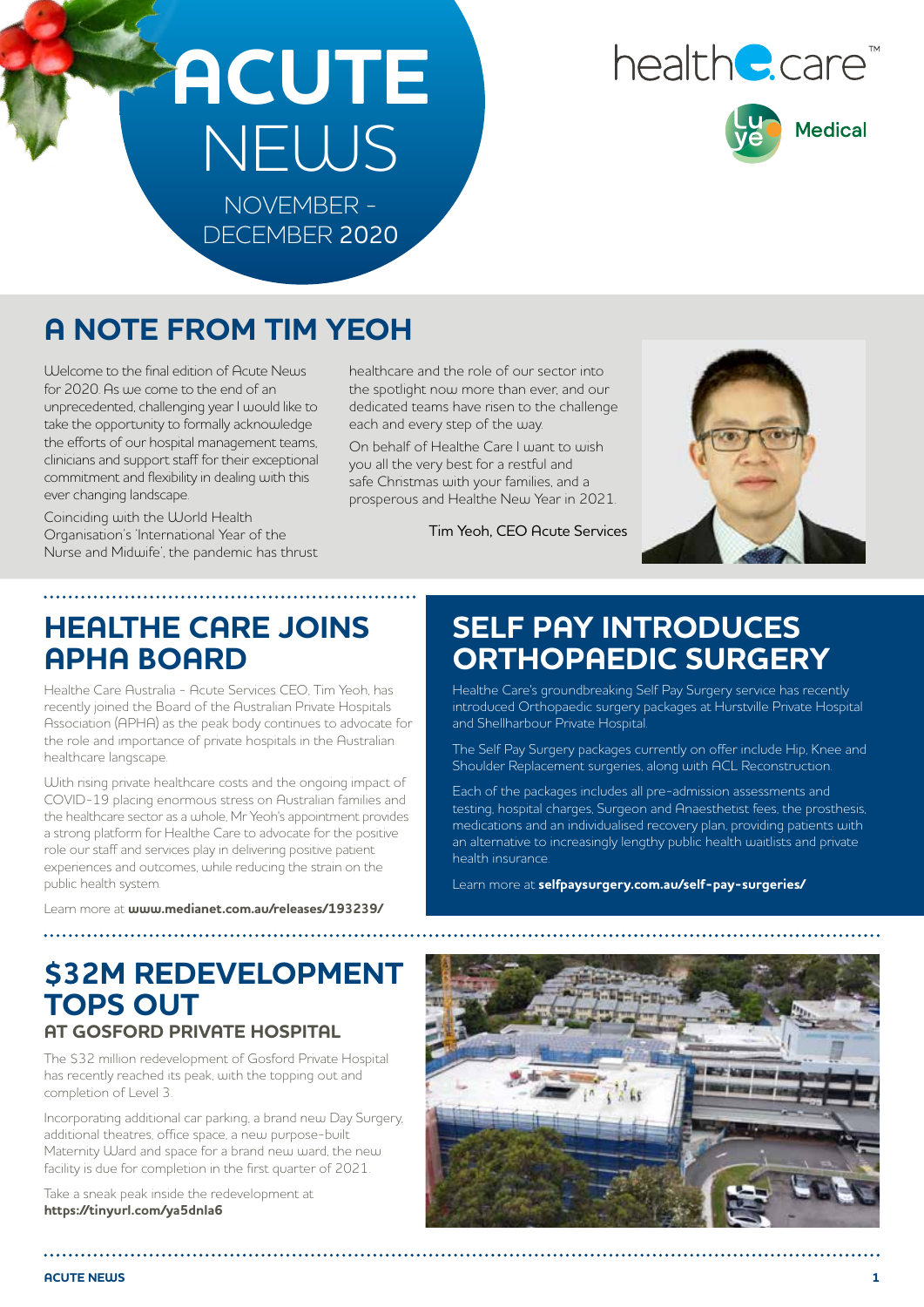#### **PRESTIGIOUS AWARD FOR ACCLAIMED ENT SURGEON AT LINGARD AND MAITLAND PRIVATE HOSPITALS**

Australia's first Aboriginal surgeon, the highly acclaimed Ear, Nose and Throat Surgeon, Associate Professor Kelvin Kong, has been awarded the prestigious Menzies Medallion.



A Worimi man from Port Stephens, the breadth and depth of Associate Professor Kong's work over the years is far reaching and includes his role as chief investigator for the Menzies-led Centre for Research Excellence in Ear and Hearing Health of Aboriginal and Torres Strait Islander children.

Associate Professor Kong was presented with the award – the highest offered by the Darwin-based Menzies School of Health Research – in recognition of his leadership in Aboriginal health service delivery, advocacy, and research.

He currently practices in Newcastle (Awabakal Country) as a surgeon, specialising in paediatric and adult otolaryngology, head and neck surgery (ear, nose and throat surgery) at John Hunter Hospital, Lingard Private Hospital and Maitland Private Hospital, and lectures in allied health at the University of Newcastle.

Associate Professor Kong also participates in a project group at the Hunter Medical Research Institute (HMRI). Earlier this year, Associate Professor Kong also received a five-year, \$1.12 million Medical Research Future Fund (MRFF) grant to explore a telehealth ear, nose and throat (ENT) model, based in metropolitan, rural and regional Aboriginal community controlled health services. The Indigenous-led telehealth research would improve Aboriginal children's access to specialist ENT care and reduce the waiting time for treatment during the vital years of early childhood ear and hearing health.

Associate Professor Kong was also profiled in the prestigious international medical publication – The Lancet – last month as a trail blazer for Indigenous health in Australia.

Love Your Work - Associate Professor Kong!

#### **FORSTER PRIVATE CELEBRATES 50TH JUBILEE AT FORSTER PRIVATE HOSPITAL**

Staff and patients, past and present, joined members of the Cape Hawke Community Hospital and Health Association recently to celebrate the 50th Anniversary Jubilee of Forster Private Hospital on its current site at South Street, Forster on the NSW Mid North Coast.

The community event included the launch of a historical book 'Built on Roast Beef & Apple Pie' which has been compiled and written by Cape Hawke Health's President, Roger Lynch. The book which recounts the origins of the Hospital and its storied past over the last 70 years, took centre stage alongside a special History Wall which was unveiled at the Hospital.

In attendance at the celebration were Mayor David West, former Mayor John Chadban, Worimi Elder Janice Paulson, past staff, doctors, CEO's, supporters and community members, all celebrating their connection with the region's local hospital. Watch the celebratory video to learn more about the Hospital's history at **https://tinyurl.com/ybwpu5mr**





#### **CARING THROUGH COLOUR AT DUBBO PRIVATE HOSPITAL**

Dubbo Private turned itself yellow back in October to show its support for the new local initiative 'Dubbo Cares Day'. The day was designed to raise awareness around mental health, and to get people talking.

Staff got involved by decorating their areas of the hospital in yellow, wearing yellow accessories, and enjoying a delicious yellow cake made by the kitchen. The kitchen food trolleys and cleaning trolleys didn't escape the yellow wave, with staff decking them out with balloons and streamers!

Everyone looked amazing, and the local founder of the organisation thought that their effort was 'Amazing'.

Well done to everyone involved in coordinating this important community awareness event.

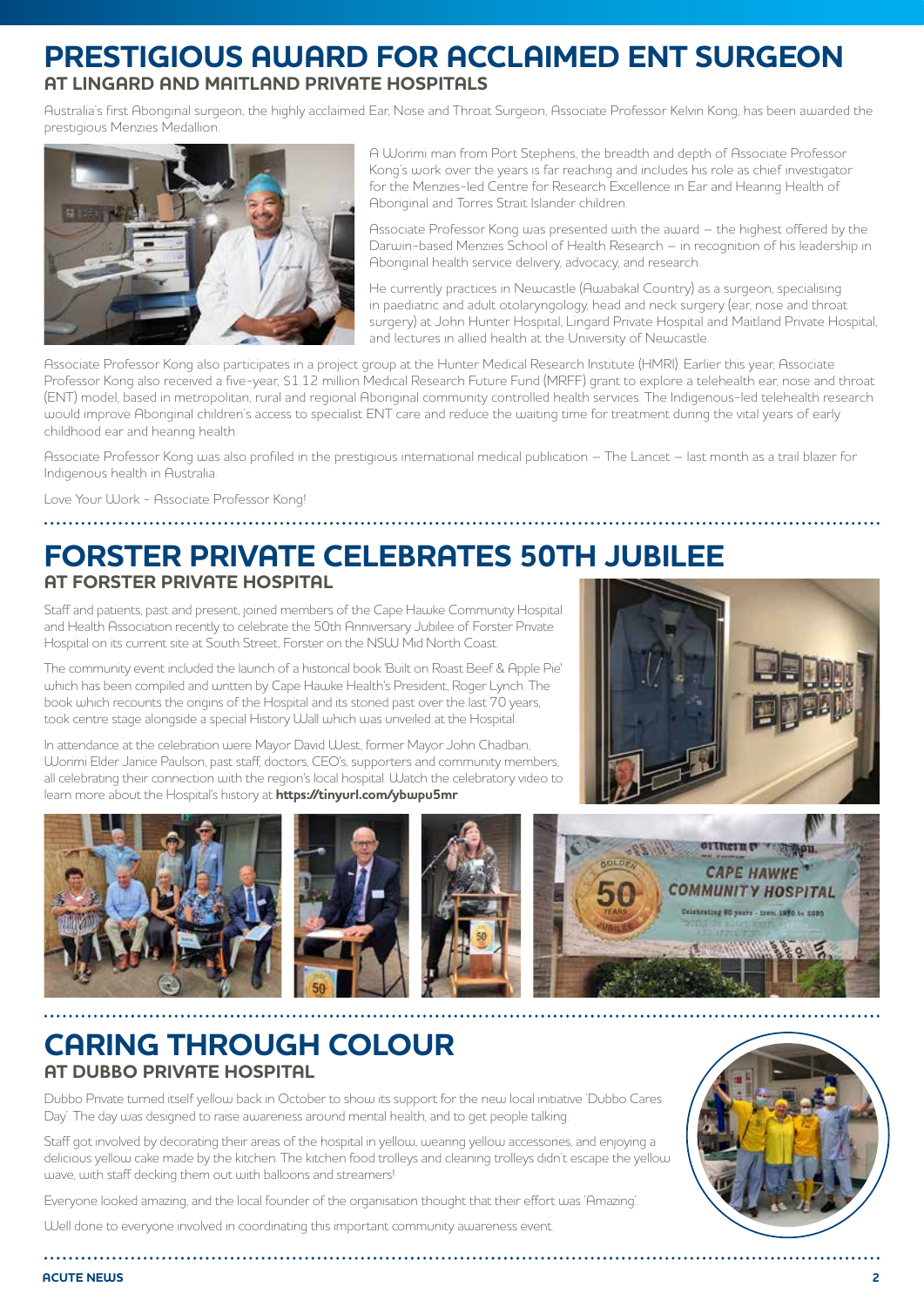#### **NEW ILLAWARRA RESPIRATORY CLINIC OPENS AT SHELLHARBOUR PRIVATE HOSPITAL**

Shellharbour Private Hospital has recently launched a new service, a Specialist Respiratory and Sleep Medicine Clinic. This comprehensive service will provide assessment, investigation and treatment of all respiratory and sleep conditions.

This includes the assessment of patients with COPD, Asthma, Lung Cancer, Pleural Disease, Interstitial Lung Disease, Pulmonary Vascular Disease, Bronchiectasis, Respiratory Tract Infections, Pulmonary Hypertension and Sleep Disorders.

Complementing the clinic, we will be operating an exciting new outpatient pulmonary rehabilitation program for patients with Chronic Respiratory Disease. They will be supervised through an extensive eight-week program of outpatient pulmonary rehabilitation to improve their fitness, and optimise their respiratory function. This program will be co-ordinated by a team of Respiratory Specialists, Physiotherapists, Exercise Physiologists, Nursing staff and other Allied Health team members.

Demand for Respiratory Specialists and testing facilities in the area is high, we anticipate that our new service will provide much needed support for the Illawarra.

To find out more information, contact Louise at **louise.turner@healthecare.com.au**

#### **NEW LOOK 'SAFARI' PAEDIATRIC PROGRAM AT BRISBANE WATERS PRIVATE HOSPITAL**

Brisbane Waters Private Hospital's "Caring for Kids" program has a new look Safari theme. The program is committed to making what can be a anxious time into something welcoming and friendly. Children admitted to Brisbane Water Private Hospital will not only experience a warm, personal and professional stay but have an interactive "special" children's admission. Often first time visitors to the hospital, we want to ensure



the memory is pleasant and as anxious free as possible for the child and their family.

"The interactive program commences on admission, where the children will notice our new Jungle Safari theme. Children and families are greeted by staff dressed in Jungle themed attire and children are given their 'Welcome Safari Backpack', 'Safari Hat', 'Binoculars' and 'Safari Map' ready to hop into a Safari Jeep and drive themselves to theatre. On their way to Theatres, the children can look for the animals and mark them off their 'Safari Map'. The children will have to look out for; Buffalo's, Giraffes, Monkeys, Parrots, Zebras and Tigers just to name a few," said Brisbane Waters Private Hospital CEO, Debbra Ritter.

Children staying overnight have a private room and their very own 'Jungle' menu to choose from, with a never ending supply of ice cream, jelly, custard and zooper doopers in every possible flavour. Parents staying overnight with their children will be provided complimentary meals.Bravery awards, along with the 'Safari Backpack' are also given to each child to they can show family and friends all about their hospital experience. Learn more at **https://brisbanewatersprivate.com.au/specialties/surgical/caring-for-kids**

### **SUPPORTING BREAST CANCER AWARENESS AT WOLLONGONG DAY SURGERY**

October was Breast Cancer Awareness month, and Wollongong Day Surgery registered to host a Pink Ribbon Brunch. Staff brought in food to share and raffled off prizes, with a "guess how many



smarties in the jar" game thrown in for good measure. Overall the team raised \$518 for the National Breast Cancer Foundation.

In a show of positivity and good luck, whilst one of the staff was purchasing some of the prizes for the raffle a member of the public asked if she was throwing a party, she explained to him about the fundraiser for breast cancer awareness and the pensioner, Julian, kindly donated \$20 to the cause. His name was duly entered into the raffle and with good karma, he won the \$100 restaurant voucher first prize!

Not content with that, when Julian returned to collect his prize he wouldn't accept it. Instead wanting to re-raffle the prize and raise more money! He even gave another \$20!

Love your work Julian and all the team at Wollongong Day Surgery!

Learn more about the important research and work of the National Breast Cancer Foundation at **https://nbcf.org.au/research/**



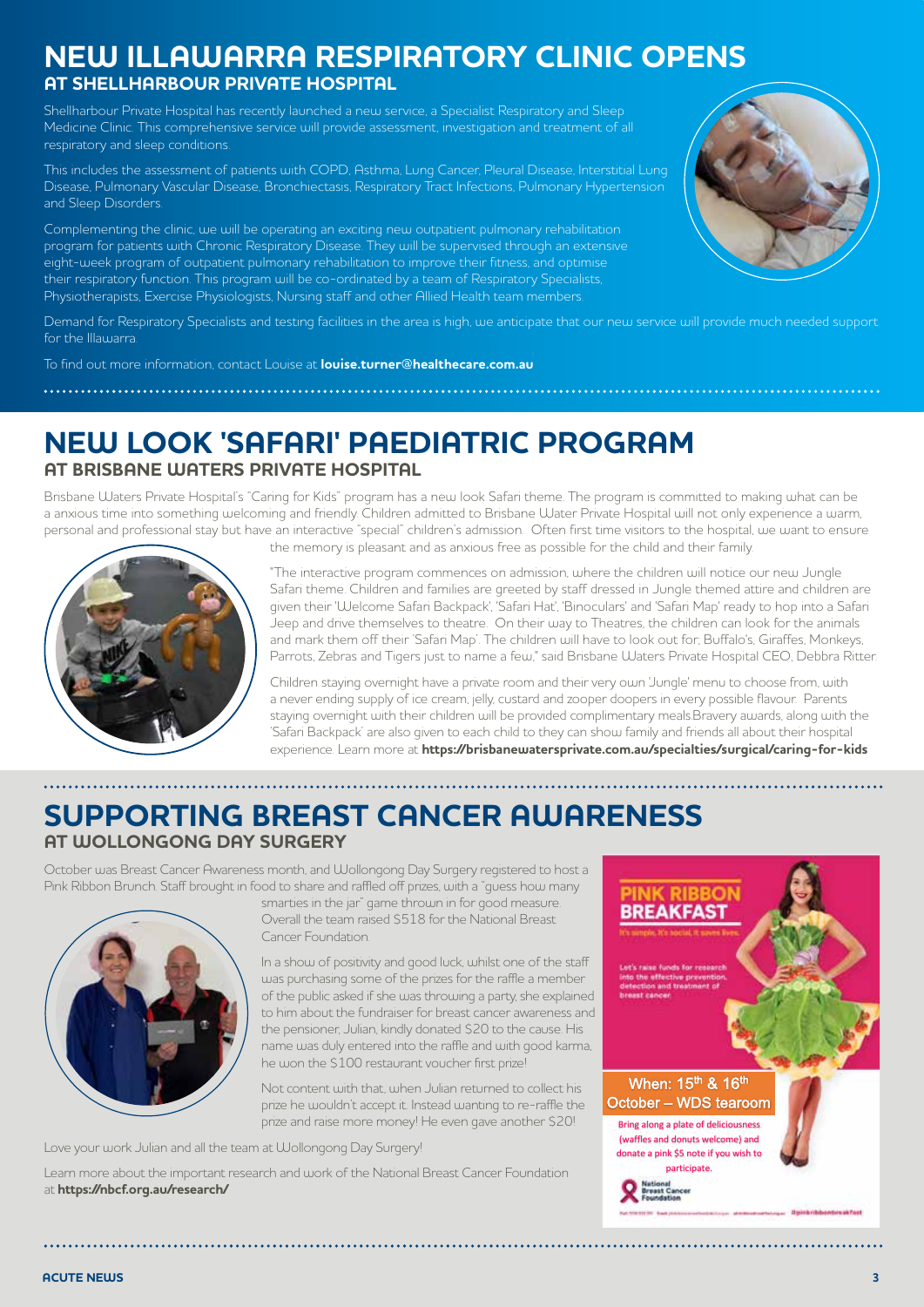#### **SHOWCASE HIGHLIGHTS ONGOING IMPROVEMENTS AT LINGARD PRIVATE HOSPITAL**

In celebration of the 'Year of the Nurse' Lingard Private Hospital wanted to recognise and showcase the fabulous work undertaken everyday by their employees. As such, the Lingard Quality Showcase was launched earlier in the year and encouraged staff in both clinical and non-clinical spaces to develop and implement a quality project. Staff were welcomed to submit these projects as an entry in the Lingard Quality Showcase with the projects being unveiled in poster form recently.

The project was led by Rebecca Swan, Performance Improvement and Risk Manager at Lingard Private. "We are extremely proud of our staff and their commitment to quality improvement. We were hoping for a handful of entries but have been pleasantly surprised by the 14 high quality entries we have seen from across all departments in the hospital."

The project required staff to outline their project aims, method, results and conclusion, with three prizes awarded including best clinical project, best non-clinical project and people's choice award, with voting from all Lingard Private staff.

Some of the entries included Preventing Sharps Injuries; Use of Oral Syringes for Liquid Medication; After Hours Procedural Manuals; Development of Pre-Admissions Clinic Pathway; Proposed Records Storage Plan and Relocation of Office; Intravenous Access Device Documentation; Wound Care Discharge; Fire Training Program; Infection Control – Contact Precautions in Perioperative Nursing; Prevention of Skin Injury and Paediatric Perioperative IV Therapy.

Lingard Private Hospital CEO Warwick Crosby is proud of his team's achievements. "I reviewed the entries and I'm inspired by the effort that our staff have gone to, to identify areas of improvement and actively seek solutions to problems. These projects demonstrate the commitment of our staff to creating a patient-centred hospital and I thank everyone who has taken the time to be involved."



#### **HEALTHE CARE FORUM LEADS WAY ON NSW MID NORTH COAST**

Tuesday 8 December saw the first of a series of Mid North Coast Regional Clinical Network Meetings aimed at enhancing health service delivery and access in the region. Requested of Healthe Care's Regional CEO Ben Uprichard by a key local GP, the meeting brought together GPs and representatives from the Local Health District and Primary Health Network.

Discussions highlighted some GP areas of concern that Manning Public and Mayo and Forster Private Hospitals could help address. Attendee feedback supported continuation of the meetings on a regular basis:

"Excellent. Great to have those stakeholders around the table. Showed Ben's genuine motivation for system improvement," one GP commented. Another agreed that it is "vital for us all to be talking and brainstorming."

The meetings cement Forster and Mayo Private Hospitals' roles as key Mid North Coast health service providers, with the next meeting scheduled for early February 2021.

#### **COLLABORATION AND SUPPORT IN TIME OF NEED AT DUBBO PRIVATE HOSPITAL**



Recently the team at Dubbo Private Hospital put out a call for help from staff at other Healthe Care Acute Services hospitals.

The call was answered by keen 'tree changers' Caroline and Fred from Gosford Private Hospital.

The pair drove the 5 hours to help support the Dubbo Private Theatre team, sharing their experience and expertise team and learning more about Dubbo Private.

It's hoped that more opportunities arise over the coming months, as Healthe Care staff take up opportunities to support each other, visit other sites and share their expertise with other teams.

Learn more about Dubbo Private Hospital at **https://dubboprivate.com.au/**